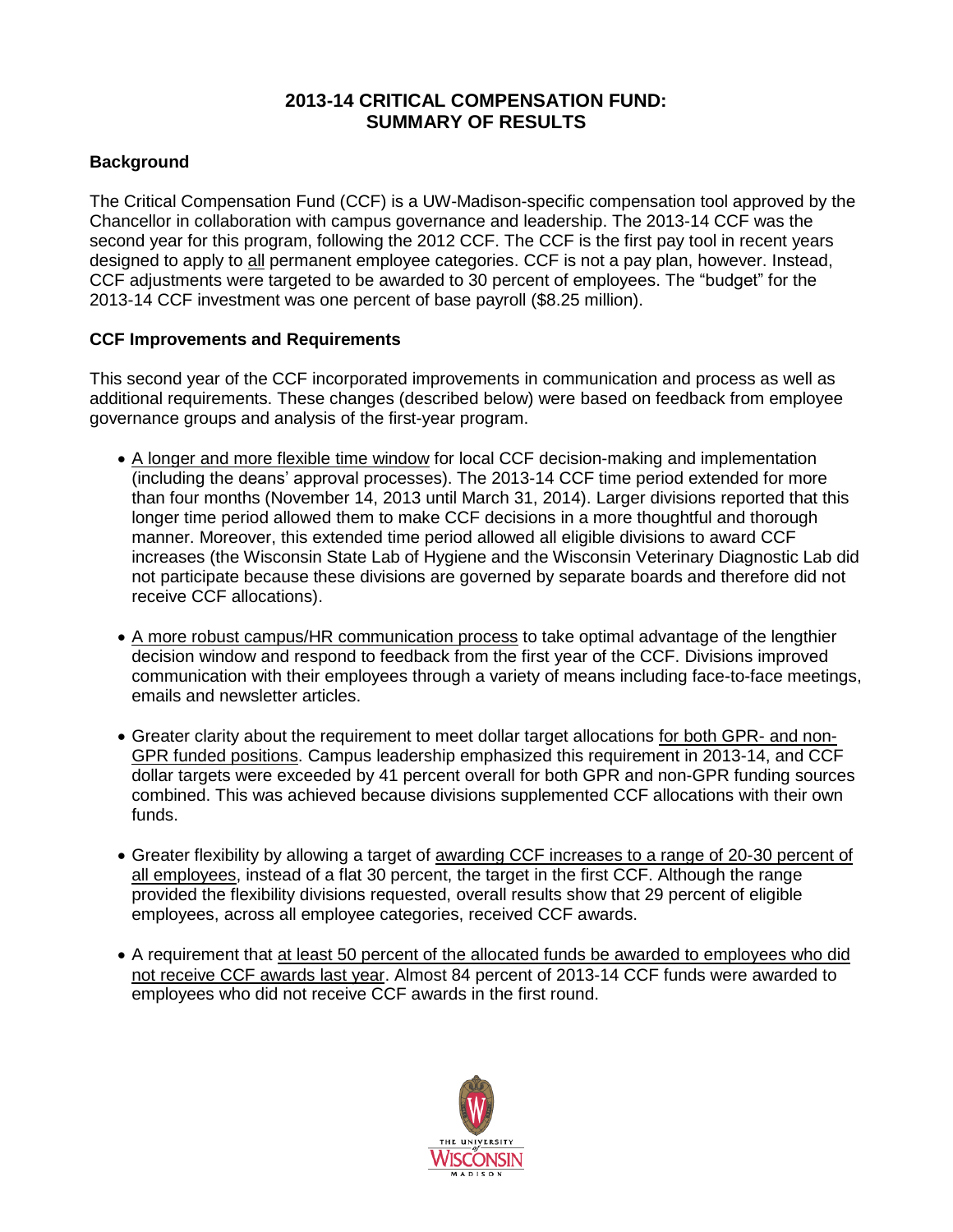- Ability for category A academic staff at or near the salary maximum to receive CCF increases. In the 2013-14 CCF, category A academic staff were eligible to receive a CCF award of up to three percent above their range maximum if their salary was within three percent of the range maximum for their title AND they could not be promoted because of their title (e.g., program manager series) or prefix level (e.g., senior or distinguished). This policy change allowed 81 academic staff to receive full CCF awards that they would not otherwise have been eligible for.
- Review by the Office of Human Resources (OHR) and the Budget Office to ensure divisions were meeting all requirements. OHR and the Budget Office reviewed the CCF awards as they were submitted in order to identify and correct potential problems.

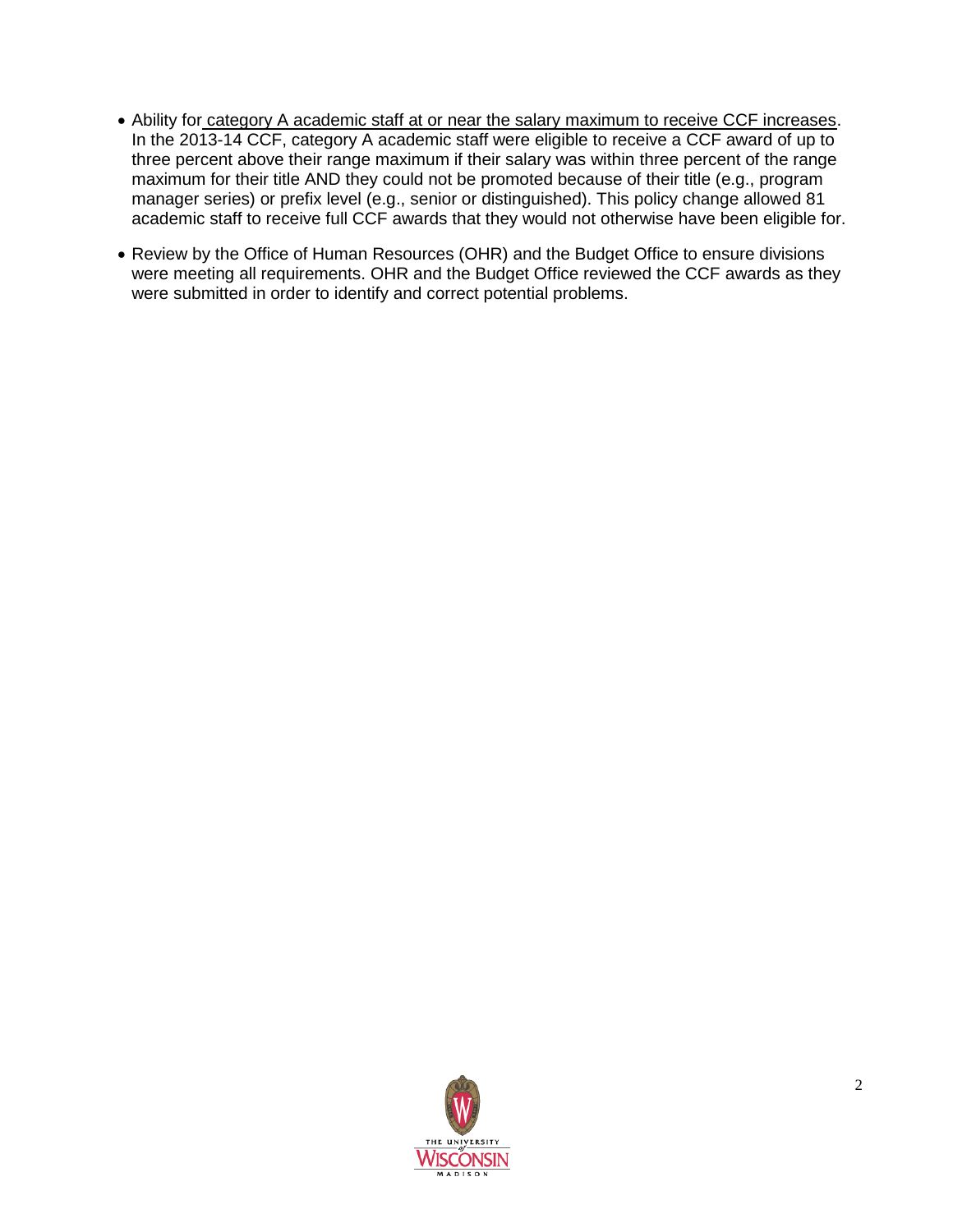# **CCF Results**

Tables 1 and 2 below summarize the 2013-14 CCF results.

## **Table 1: Overall CCF Results**

|                                                                          | <b>All Employees</b> | <b>Academic Staff</b> | <b>Limited Staff</b> | <b>Faculty</b> | <b>Classified Staff</b> |
|--------------------------------------------------------------------------|----------------------|-----------------------|----------------------|----------------|-------------------------|
| <b>Number</b><br>(headcount) of<br>staff who<br>received CCF<br>awards   | 3,866                | 1,822                 | 175                  | 542            | 1,327                   |
| Percent of<br>employees who<br>received awards<br>(30 percent<br>target) | 29.0%                | 28.9%                 | 38.2%                | 25.0%          | 30.2%                   |
| Total amount<br>awarded                                                  | \$11.66M             | \$5.03M               | \$0.77M              | \$3.18M        | \$2.67M                 |
| Target award<br>amount                                                   | \$8.25M              | \$3.58M               | \$0.48M              | \$2.30M        | \$1.90M                 |
| Percent of<br>Target amount<br>awarded                                   | 141.3%               | 140.7%                | 159.8%               | 138.7%         | 140.9%                  |
| Percent of CCF<br>funds to repeat<br>awardees<br>(50 percent cap)        | 16.2%                | 20.3%                 | 22.3%                | 13.4%          | 10.0%                   |